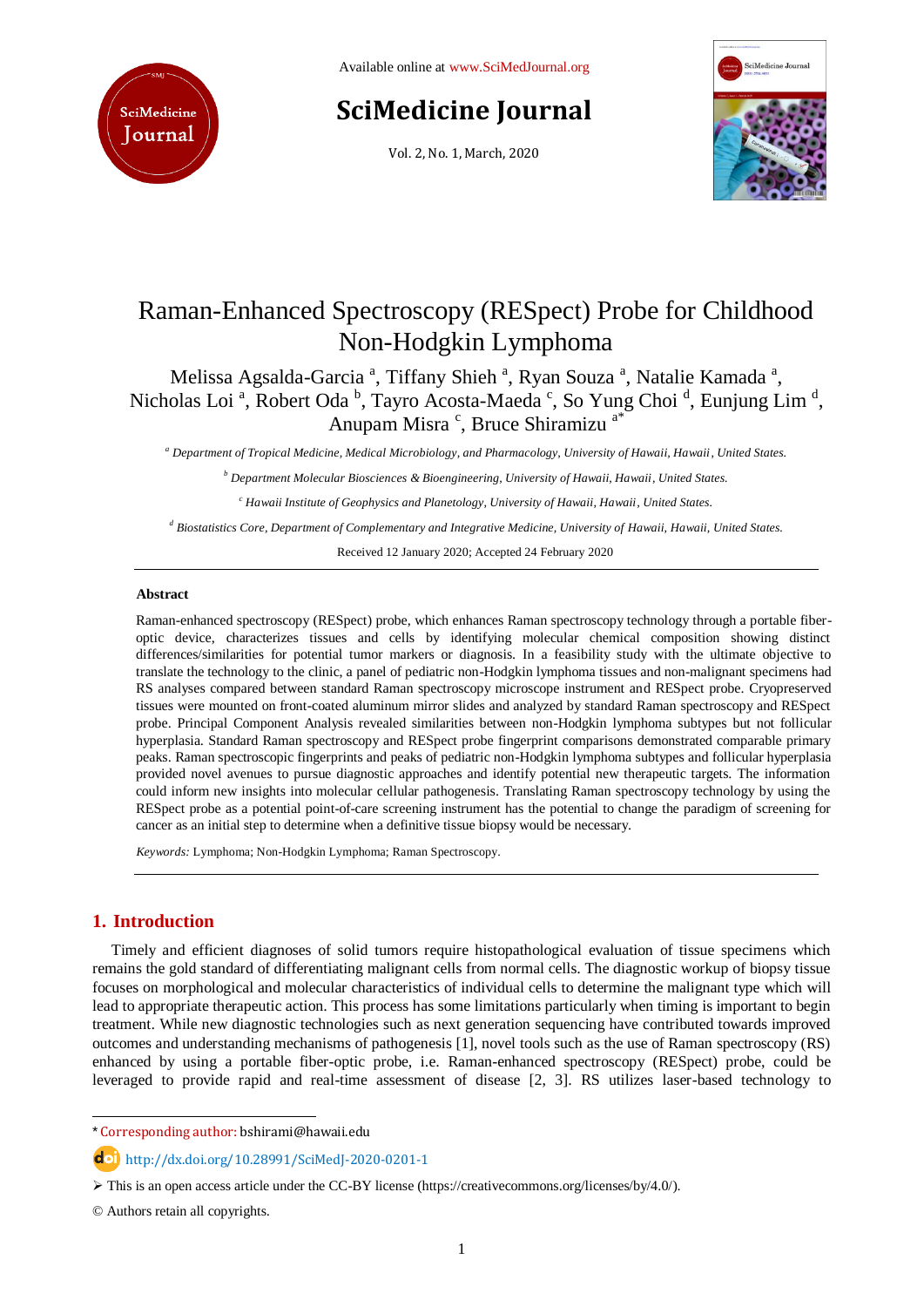characterize the biochemical phenotype of tissue without chemical fixatives and markers or stains. Thus, RS could easily pave the way to complement diagnostic paradigms in a timely fashion, particularly in the pediatric setting where access to tissue can be challenging at times [3-6].

Recent published data characterized RS fingerprints on non-Hodgkin lymphoma (NHL) cell lines which provided the foundation for the current report to test the RESpect probe on clinical NHL specimens [7]. While other research groups used RS to analyze adult cancer specimens thus suggesting its role clinically, the goal of the current study was to determine if the RESpect probe could characterize childhood tumors [2, 4, 8, 9]. The rationale for focusing on this population is that the amount of tissue specimen that is often available from infants and children present challenges in diagnosis which in adults can also be challenging [5]. If RS technology can be adapted for real-time diagnostic approaches, it might be possible to employ the RESpect probe clinically without and initial invasive biopsy procedure in situations where timely assessment would be paramount. A potential advantage of the RESpect probe in infants and children to evaluate tumor diagnoses would be to differentiate malignancies non-invasively and leverage the ability to screen in real-time at point of care [4].

RS identifies chemical and molecular fingerprints of materials through inelastic scattering of photons with molecular bond vibrations that results in frequency energy shifts [10-13]. The corresponding vibrational energy is unique to tissue-specific molecular bonds which can characterize intrinsic molecular fingerprints of DNA, protein, and lipid content of specimens. In this manner, RS has the potential to differentiate tumor tissue particularly in a nondestructive approach [2, 4, 10]. To analyze tissue, complex RS instrumentation utilizes a laser source combined with a special microscope to capture scattered light [2, 10]. In order to translate the technology clinically, a RESpect fiberoptic probe was designed so that when the tip of the probe is in contact with tissue, the laser and captured scattered light are sourced at the tip for potential real-time applicability [13]. The RESpect probe has not been used in pediatrics or in childhood cancers.

RS and RESpect probe analyses were undertaken to characterize fingerprints of a spectrum of NHL subtypes and control tissues. The results provided a foundation to validate a real-time application of the portable RESpect probe to assess tissue characteristics in the initial diagnostic work-up and possibly follow-up of tumor response during therapy [12-14].

#### **2. Materials and Methods**

#### **2.1. Tissue Specimens**

The study was approved in accordance with the University of Hawaii Institutional Review Board. Snap frozen pediatric NHL and non-malignant tissue specimens were obtained from the Cooperative Human Tissue Network (CHTN), Pediatric Branch, Columbus, OH and stored at -140°C until processed for RESpect analysis, Table 1. Samples were recorded as being obtained between 1992-2007 when listed. CHTN is a prospective procurement entity with a pediatric division which operates under rigorous quality assurance/control standards with institutional pathology reports available to verify diagnosis.

| <b>Tissue</b>  | Age | <b>Sex</b>                | <b>Tumor Site</b> | Pathology              | <b>Tumor Vs Necrosis %</b> | Tumor Vs Stroma % |
|----------------|-----|---------------------------|-------------------|------------------------|----------------------------|-------------------|
| 1              | 13  | F                         | Lymph Node        | Follicular hyperplasia | $\overline{0}$             | $\theta$          |
| 2              | 11  | F                         | Lymph Node        | Follicular hyperplasia | $\overline{0}$             | $\theta$          |
| 3              | 6   | M                         | Lymph Node        | Follicular hyperplasia | $\overline{0}$             | $\theta$          |
| $\overline{4}$ | 3   | M                         | Abdomen           | Burkitt                | 100                        | 100               |
| 5              | 19  | М                         | Retroperitoneum   | Burkitt-like           | 100                        | 70                |
| 6              | 5   | M                         | <b>Ileum</b>      | Burkitt-like           | 100                        | 90                |
| 7              | 20  | M                         | Retroperitoneum   | Recurrent B-cell       | 100                        | 100               |
| 8              | 19  | M                         | Lymph Node        | Diffuse large B-cell   | 100                        | 100               |
| 9              | 18  | $\boldsymbol{\mathrm{F}}$ | Lymph Node        | Diffuse, large T-cell  | 100                        | 100               |
| 10             | 18  | М                         | Lymph Node        | T-cell lymphoblastic   | 100                        | 80                |
| 11             | 15  | M                         | Lymph node-left   | T-cell lymphoblastic   | 100                        | 100               |

**Table 1. Tissue characteristics** 

2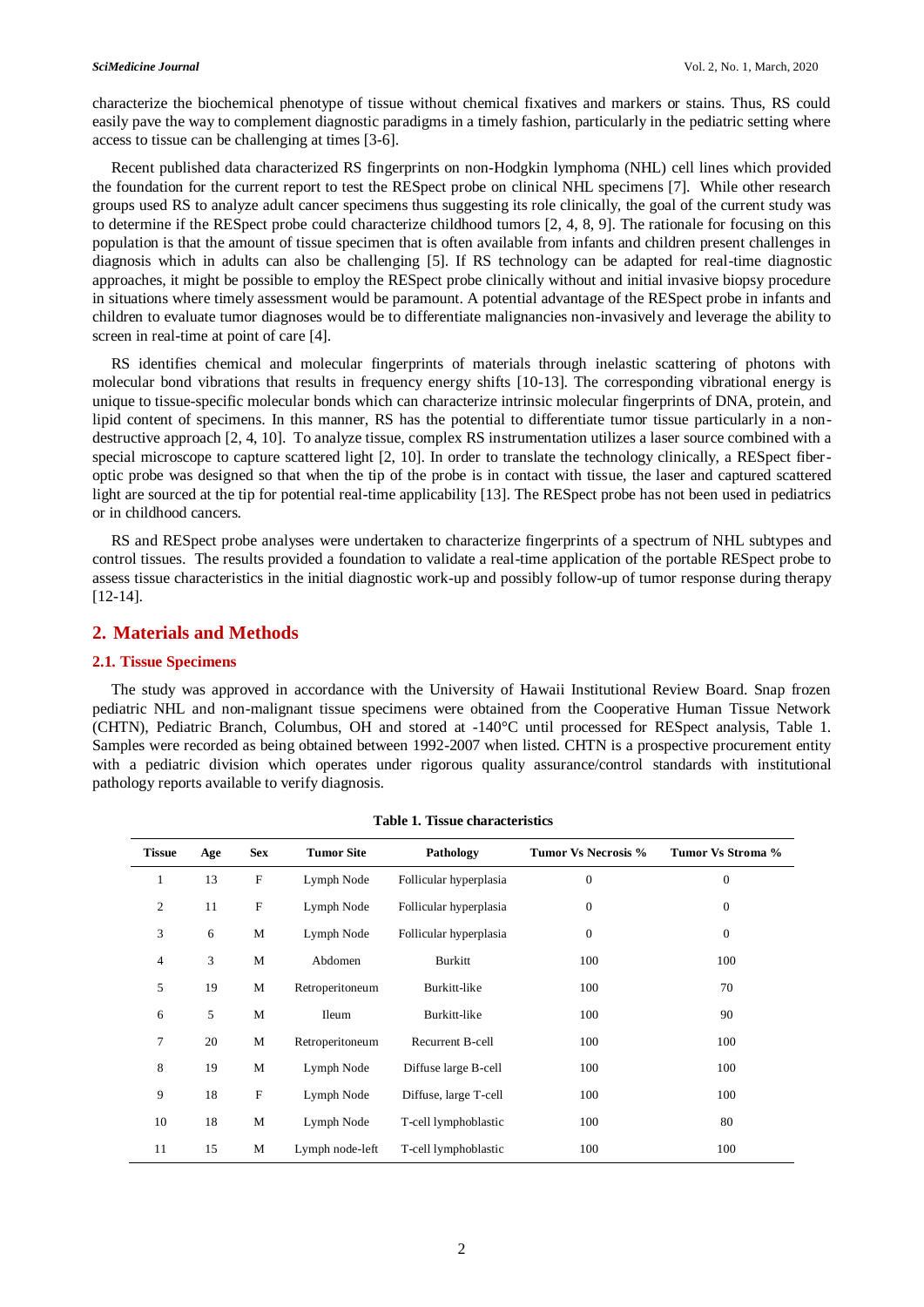#### **2.2. Raman Spectroscopy**

Front-coated aluminum mirror sheets (Anomet, Inc., Ontario, Canada) of 25 mm (length)  $\times$  25 mm (width)  $\times$  0.5 mm (thickness) were cut and cleaned with methanol [15]. Tissue slices were prepared on a sanitized cold block and transferred to the RS facility suspended in chilled 0.9% NaCl solution. Tissues were placed directly on the aluminum substrates for RS analysis. Data were acquired using an RS microscope as previously described [7]. The RS data were captured using a 40-point scan with 15 second exposures and 15 accumulations using a micro-Raman RXN system (KOSI, Inc., Ann Arbor, MI) with a 785 nm laser and automated xyz-microscope stage and 50μm slit width. Each data point was collected with 30mW laser power at the sample. RS instrument function was verified through the measurement of cyclohexane.

For the RESpect probe (EmVision, LLC, Loxahatchee, Florida), sequential acquisition of RS utilized a unique twocomponent converging lens that overlapped the laser excitation and collection cones. The RESpect probe was interfaced with a modified RS portable system equipped with a 785nm laser (Wasatch Photonics, Durham, NC) controlled using a custom LabView (National Instruments) program and analyzed with Enlighten software [7, 14]. The RESpect probe was focused on the same tissue preparation that was used to capture the standard RS data from the laboratory RS instrument. The RS data were captured with 50mW laser power and an acquisition time of 4500 ms. Probe function was verified through the measurement of acetaminophen at a concentration of 200mg/mL.

#### **2.3. Data Analyses**

Outlier spectra were removed and each spectrum was manually baseline corrected and normalized in the region of 700 to 1800 cm<sup>-1</sup> using Grams/AI Spectroscopy Software (Thermo Fisher Scientific, Waltham, MA) [[16](file:///C:/Users/Dear%20User/Desktop/Publish%20SciMed/vol2,%20issue1/85-226-1-RV.docx%23_ENREF_16)]. MATLAB was used to convert the spectroscopy files from the RS instrument to excel files. Spectra from the processed data were averaged to produce an RS profile of each sample which produced characteristic unique peaks of the NHL and follicular hyperplasia specimens. Signal to noise ratios were determined in MATLAB using the ratio of the mean over standard deviation of the 1003 cm<sup>-1</sup> phenylalanine peaks with an average of 6.50 and 7.56 for the RESpect probe and laboratory RS instrument respectively. To compare RS data between different NHL pathologies, Principal Component Analyses (PCA) were conducted for each of the NHL pathologies using the ChemoSpec package in R version 3.5.1. The obtained principal components (PC) were visualized using the first two PCs where the RS peaks were identified as local maxima with signal to noise ratio of 2, span of 40 points each to the left and right to estimate the local variance, and span of 5 points each to the left and right for smoothing.

#### **3. Results**

RS signature fingerprints were obtained from 11 frozen tissues from 11 different patients. A summary of the range of diagnoses is highlighted in Table 1 which included different childhood NHL subtypes and follicular hyperplasia as non-malignant tissue. There were 3 follicular hyperplasia (FHP), 5 B-cell NHL (B-NHL), and 3 T-cell NHL (T-NHL) cases. The quality assessment data for the CHTN tissue confirmed that the NHL specimens comprised 100% tumor and follicular hyperplasia specimens had 0% tumor.

Analyses were initially completed using the standard RS instrument and the resultant tissue spectra were averaged for all the T-NHL, B-NHL and FHP tissues, Figure 1. Visual comparison of the RESpect signature fingerprints revealed a tryptophan/guanine rich region  $(1350-1400 \text{ cm}^{-1})$  that could potentially be used to differentiate between the three groups as demonstrated in Figure 1A.

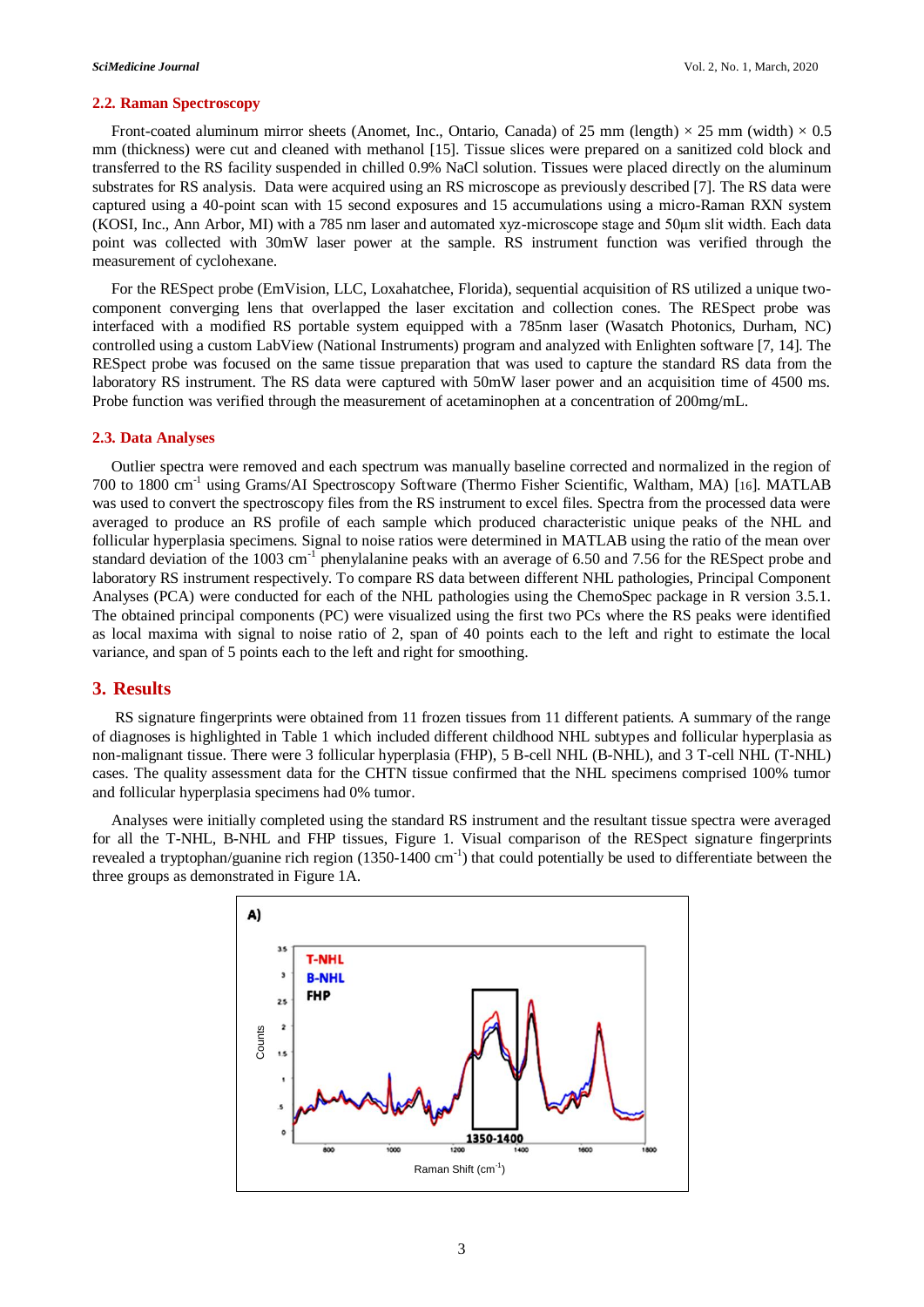

**Figure 1. Raman spectroscopy (RS) peaks and Principal Component Analysis (PCA) plots of all NHL specimens categorized into T-cell NHL (T-NHL), B-cell NHL (B-NHL), and follicular hyperplasia (FHP). A) Averaged RS peaks from T-NHL, B-NHL, and FHP highlighting the 1350-1400 cm-1 region; B) PCA of NHL subtypes belonging to T-NHL; C) PCA of NHL subtypes belonging to B-NHL; D) PCA of FHP cases.**

#### **3.1. Principal Component Analysis (PCA)**

RS data from the NHL and FHP tissues were manually baselined followed by PCA for tissues within each classification (T-NHL, B-NHL, and FHP), Figure 1B-D, in which the first two PCs accounting for greater than 92% of variability in the data [17]. These components displayed more related plot clusters between the T-NHL and B-NHL subtypes where all the clusters had overlap in comparison to FHP where no overlap occurred.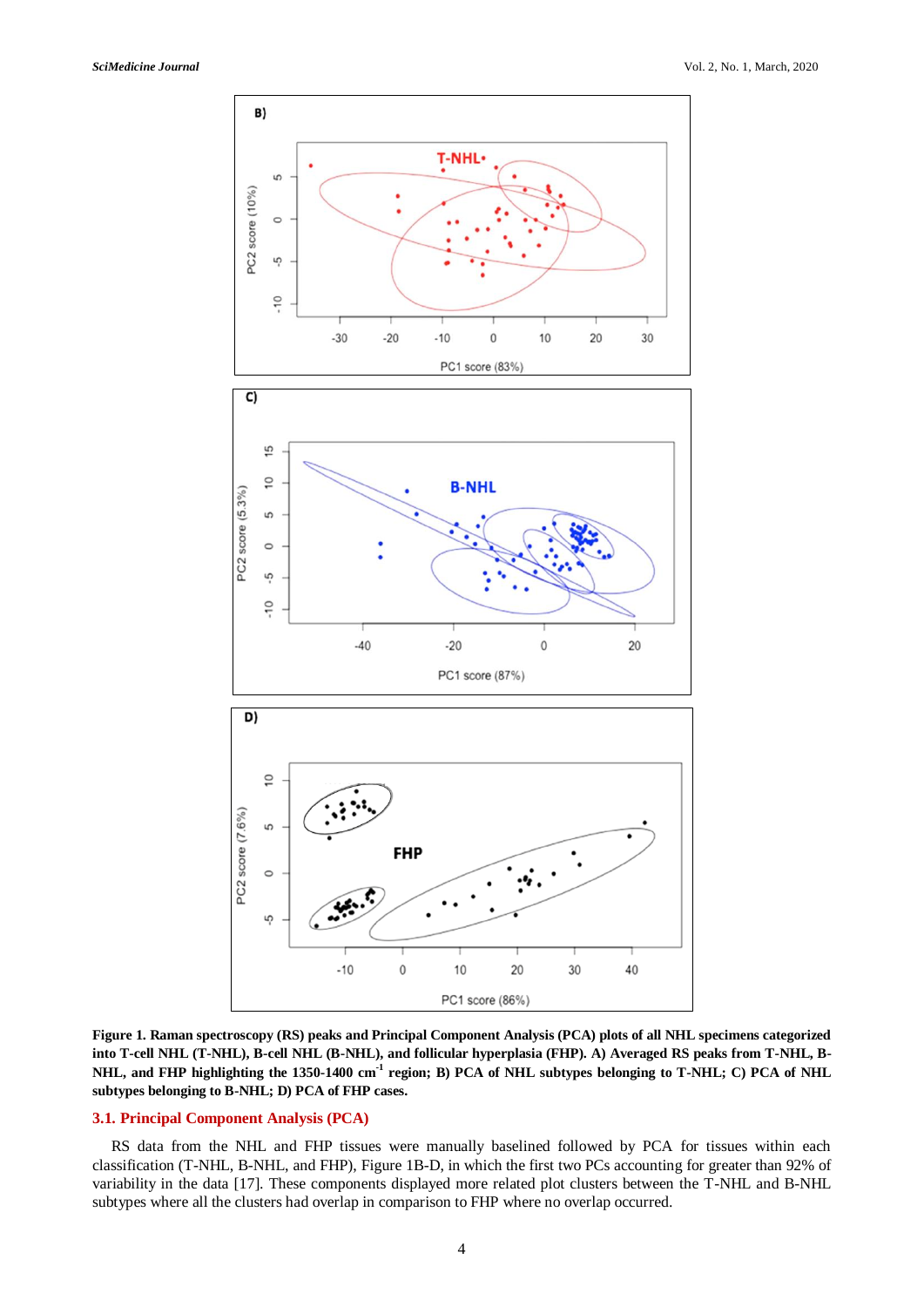### **3.2. RS Instrument and RESpect Probe Peak Comparisons**

RS peak data from the standard RS instrument and from the RESpect probe demonstrated comparable primary peaks as shown by the averaged RS instrument and RESpect probe spectra for each group, Figure 2. Focusing on primary peaks with the highest intensity (1095, 1337, 1448, and 1659 cm<sup>-1</sup>) which are comparably measurable by the standard RS instrument and RESpect probe demonstrated the potential of using the RESpect probe for possible future studies.



**Figure 2. Comparison of averaged Raman spectroscopy (RS) peaks of T-NHL, B-NHL, and FHP from RESpect probe and RS instrument. Primary peaks (1095, 1337, 1448, and 1659 cm-1 ) from the two RS sources are comparable**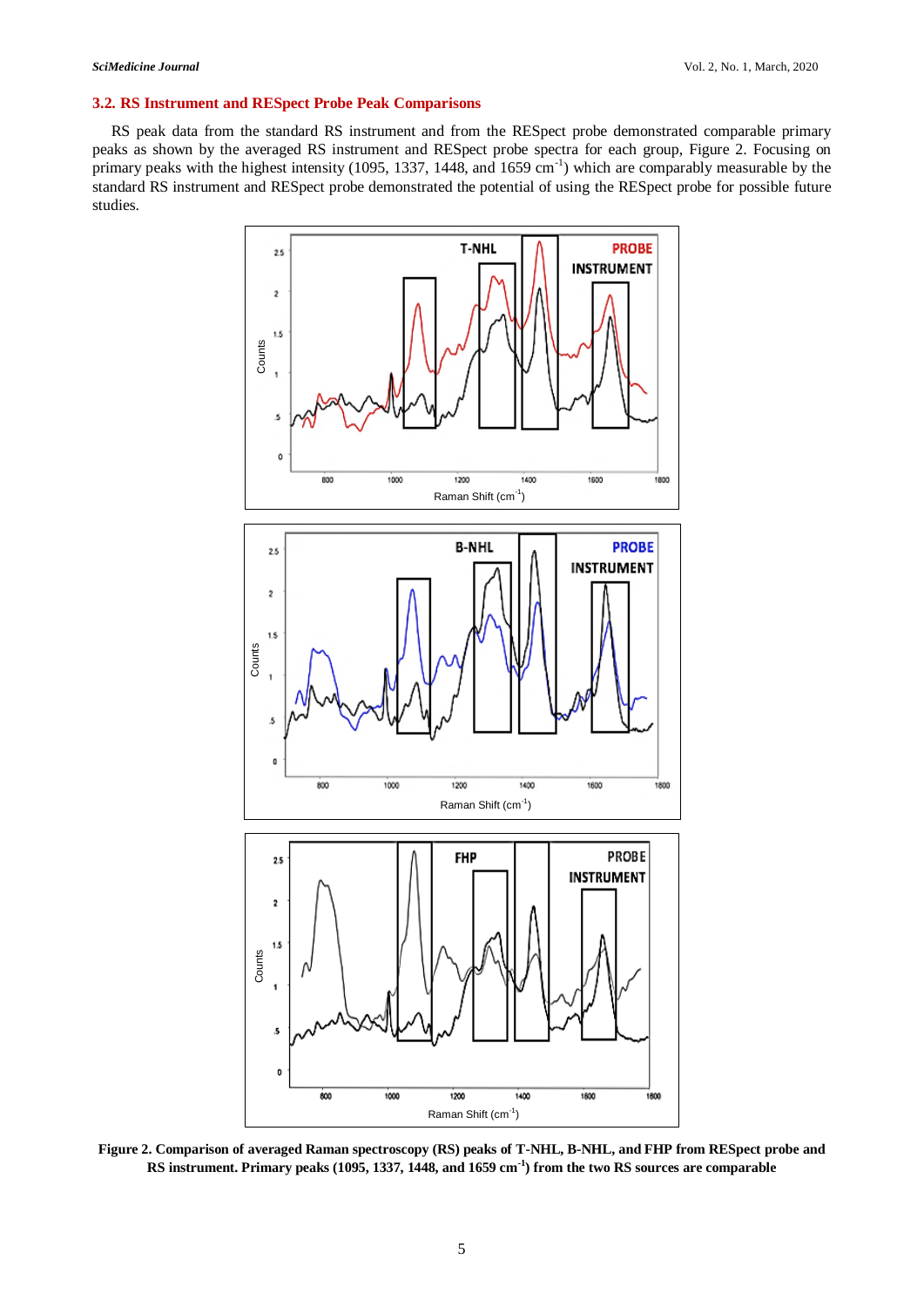#### **4. Discussion and Conclusion**

This study reports for the first time the use of RS technology to discriminate childhood NHL subtypes by standard RS instrumentation and by RESpect probe. While RS technology has previously characterized fingerprints of malignant tissues, characterizing RS fingerprints of childhood NHL subtypes has not been previously reported nor has the RESpect probe been tested on these types of cancers [2, 8, 18]. RS scanning analyzes relatively large specimen volumes to average the information from large numbers of cells [19, 20]. The RS fingerprints contain spectral bands representing molecular modes of vibration of molecules within the tissue. Information from the unique RS fingerprints of pediatric NHL tissues compared to follicular hyperplasia tissue has the potential to contribute information on molecular cellular pathogenesis and mechanisms of malignant transformation which could be applied to discover novel treatment strategies [2, 4, 11].

The spectra of the hyperplastic tissue cells shared similar peaks to NHL tissue which could be assigned to cellular constituents (DNA/RNA, proteins, lipids, carbohydrates) with varying intensities. However, the RS PCA plots of the T-NHL and B-NHL subtypes showed more similarity between one another compared to the non-malignant follicular hyperplasia PCA plots that are more heterogeneous in nature. While similarity occurred between plot clusters within T-NHL and B-NHL, there were non-overlapping areas that revealed some degree of dissimilarity between patients and NHL subtypes. The use of PCA in the analytical algorithm has the potential to provide a more clinical translational approach to deciphering the raw data [4, 16, 21].

This study demonstrated that RS could identify a spectrum of pediatric NHL and follicular hyperplasia. The focus of the current study was to define pediatric NHL RS fingerprints which could be used as markers of disease and to test the feasibility of using the RESpect probe in this setting. A limitation of the study was that the pediatric NHL specimens were comprised of 100% tumor therefore the sensitivity of RS for tissue with less than 100% tumor involvement will need to be assessed in the future. An additional limitation was the small number of cases representing the different types of childhood NHL.

Previous published data demonstrated the feasibility of identifying unique RS fingerprints of pure populations of malignant cells compared to normal cells from in-vitro cell cultures [7]. The current study expands the technology showing unique RS fingerprints across the spectrum of pediatric NHL subtypes. The data have implications for future diagnostic use and prognosis as well as identifying new therapeutic targets for B-NHL. Integrating RS diagnostic fingerprinting in routine cancer diagnostic paradigms could be an innovative future approach to enhance the translation of RS towards new diagnostic prospects [11]. Because RS relies on Raman scattering of radiation fractions by molecules from an incident beam based on chemical structures of molecules, the technology has the capability of being applied to tumor tissue to provide insight at the molecular level [21]. A novel application of RS deserving assessment in the clinical setting is applying a portable RESpect probe that could be used in the clinic setting for initial rapid assessment of tissue for differential diagnosis [12, 13]. Similar RESpect probes have been tested in clinical research during endoscopy and other adult clinical settings [12, 13]. An advantage of a portable RESpect probe in the clinical setting could be its potential front-line application and point-of-care application to assess infants, children and adolescents presenting with potential malignancies.

### **5. Funding**

Partial support was provided by National Institutes of Health U54MD007584; St. Baldrick's Foundation; Chun Foundation.

#### **6. Acknowledgements**

Robert Oda and Natalie Kamada were recipients of the St. Baldrick's Foundation Summer Fellowship Program. Roberto Oda was the recipient of the Crown Prince Akihito Scholarship Foundation. Cooperative Human Tissue Network Pediatric Branch provided specimens.

### **7. Declaration of Competing Interest**

The authors declare that they have no known competing financial interests or personal relationships that could have appeared to influence the work reported in this paper.

#### **8. Ethical Approval**

All procedures performed in studies involving human participants were in accordance with the ethical standards of the institutional and/or national research committee and with the 1964 Helsinki declaration and its later amendments or comparable ethical standards.